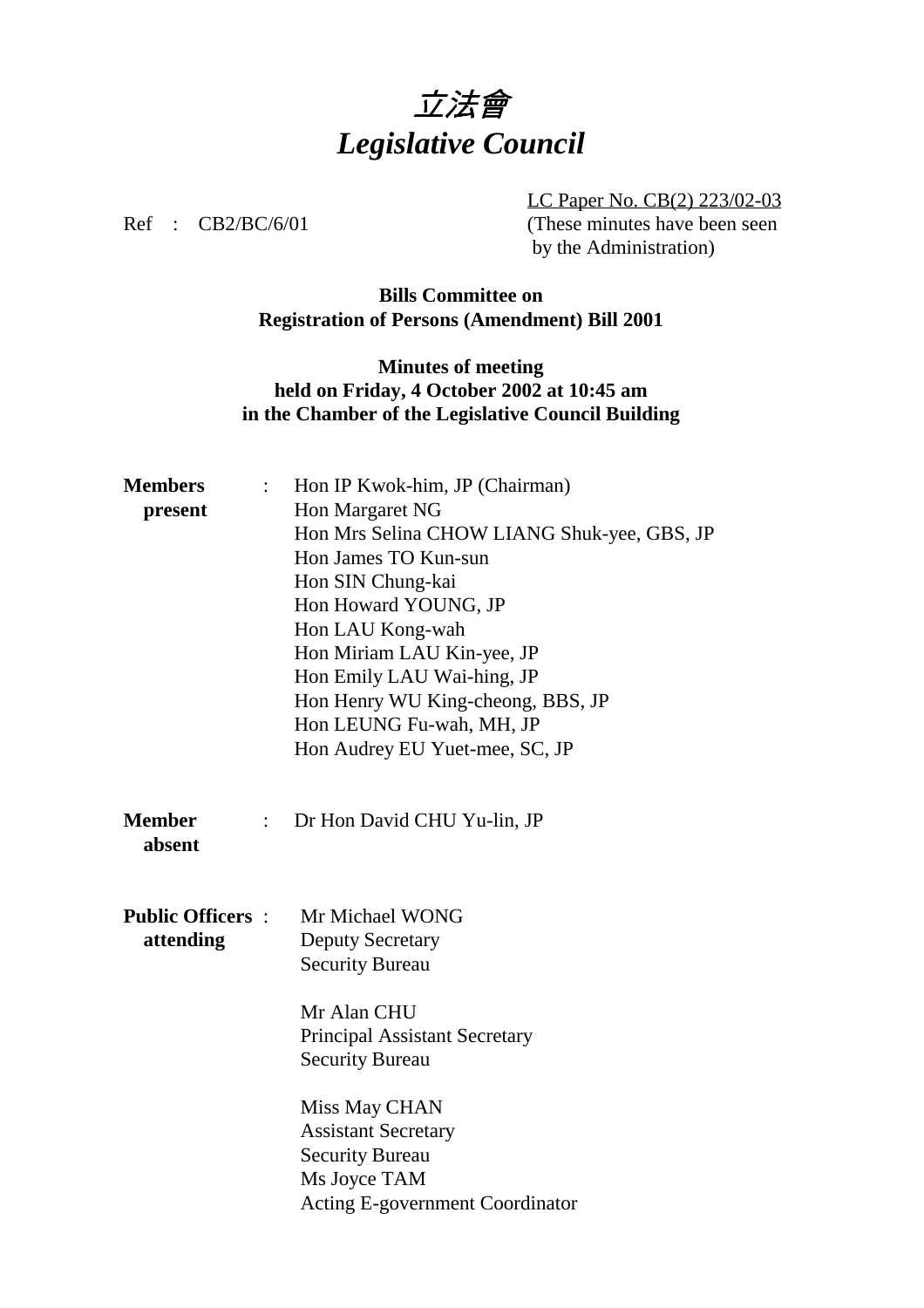|                 | Commerce, Industry and Technology Bureau       |
|-----------------|------------------------------------------------|
|                 | Miss Sabrina LAW                               |
|                 | <b>Assistant Secretary</b>                     |
|                 | Commerce, Industry and Technology Bureau       |
|                 | Mr Gilbert MO                                  |
|                 | Deputy Law Draftsman                           |
|                 | Department of Justice                          |
|                 | Mr WONG Tat-po                                 |
|                 | Deputy Director                                |
|                 | <b>Immigration Department</b>                  |
|                 | Mr WONG Wai-man, Raymond                       |
|                 | <b>Assistant Director</b>                      |
|                 | <b>Immigration Department</b>                  |
|                 | Mr TSOI Hon-kuen                               |
|                 | <b>Assistant Director</b>                      |
|                 | <b>Immigration Department</b>                  |
|                 | Mrs POON LEUNG Kit-ching                       |
|                 | <b>Assistant Principal Immigration Officer</b> |
|                 | <b>Immigration Department</b>                  |
| <b>Clerk</b> in | : Mrs Sharon TONG                              |
| attendance      | Chief Assistant Secretary (2) 1                |
|                 |                                                |
| <b>Staff</b> in | Mr Arthur CHEUNG                               |
| attendance      | Senior Assistant Legal Adviser 2               |
|                 | Mr Raymond LAM                                 |
|                 | Senior Assistant Secretary (2)5                |

# **I. Meeting with the Administration**

The Bills Committee deliberated (Index of proceedings attached at **Annex**).

- 2 -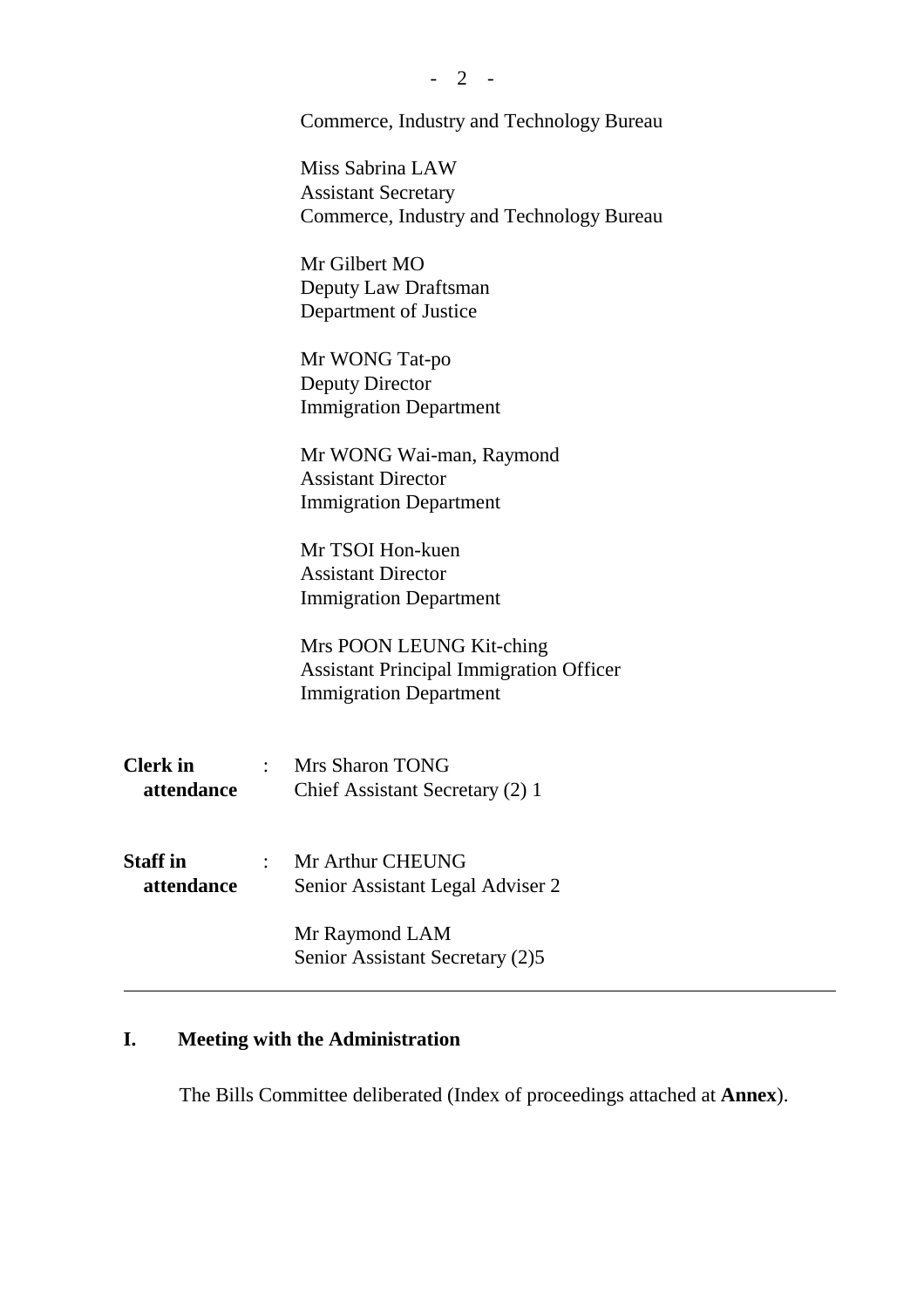- 2. The Bills Committee requested the Administration to
	- (a) Explain how a driver would be made aware of the expiry date of his driving licence, if such information would not appear on his smart identity (ID) card;
	- (b) Provide a paper on the provision of registration of persons records to other government departments under existing legislation;
	- (c) Provide information about the fee for a replacement smart ID card, when available;
	- (d) Provide information on the extent and ranking of law enforcement officers to be issued with portable devices for reading smart ID cards;
	- (e) Examine the practical problems likely to be encountered by frontline Police officers in the issuing of fixed penalty tickets against minor traffic offences, when no information on driving licence would be printed on a smart ID card;
	- (f) To consider the need of conducting privacy audit and make its results public; and
	- (g) Arrange a demonstration on the new work processes of SMARTICS in late 2002 or early 2003.

3. Ms Emily LAU suggested that the presentation materials provided by the Administration on the new work processes after the implementation of the smart ID card scheme should be uploaded onto the Internet.

#### **II. Dates of subsequent meetings**

4. The Chairman reminded members that the next meeting had been scheduled for 11 October 2002 at 9:00 am to receive the views of deputations on the Bill. In view of the number of deputations attending, members agreed that the ending time of the meeting would be revised from 12:00 noon to 11:00 am.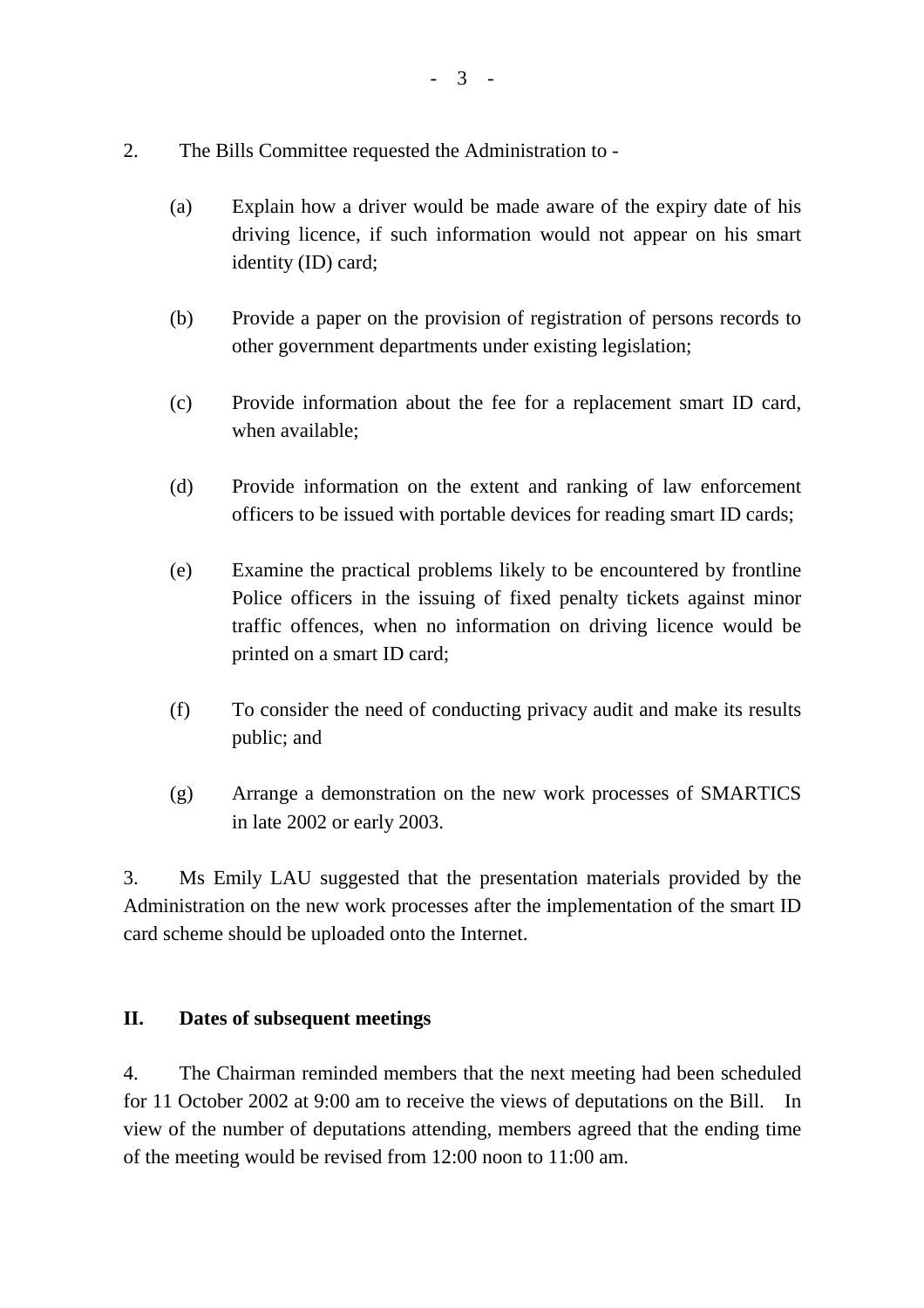- 4 -

6. There being no other business, the meeting ended at 12:40 pm.

2002 at 2:30 pm to continue discussion with the Administration.

Council Business Division 2 Legislative Council Secretariat 30 October 2002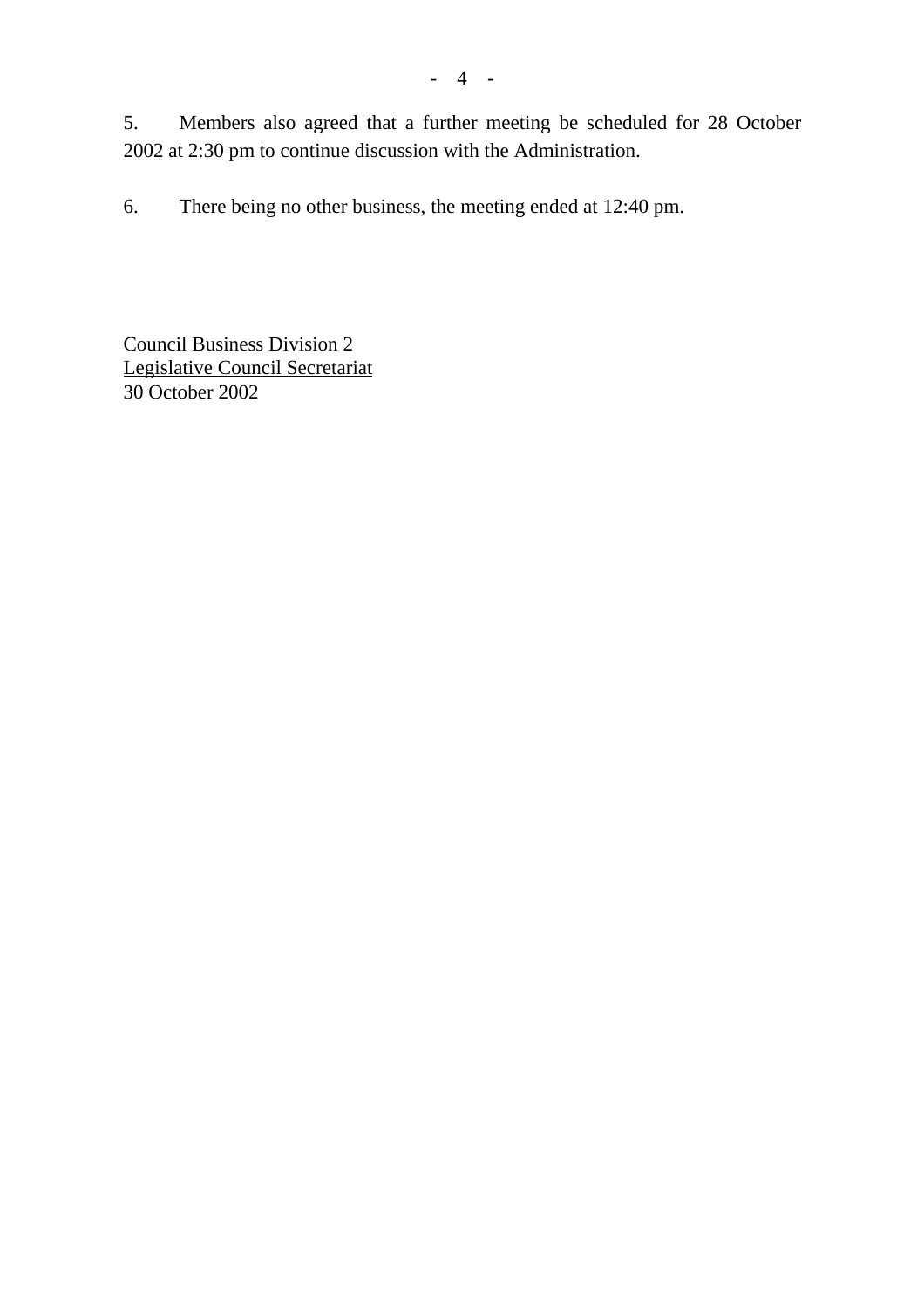## **Proceedings of the meeting of the Bills Committee on Registration of Persons (Amendment) Bill 2001 on Friday, 4 October 2002 at 10:45 am in the Chamber of the Legislative Council Building**

| <b>Index</b>         | <b>Speaker</b>                                     | Subject(s)                                                                                                                                                                                                                                                                                                      | <b>Action</b><br>required                                                                                                                                                 |
|----------------------|----------------------------------------------------|-----------------------------------------------------------------------------------------------------------------------------------------------------------------------------------------------------------------------------------------------------------------------------------------------------------------|---------------------------------------------------------------------------------------------------------------------------------------------------------------------------|
| $000000 -$<br>000240 | Chairman                                           | Opening remarks and relevant papers                                                                                                                                                                                                                                                                             |                                                                                                                                                                           |
| $000241 -$<br>004726 | Admin                                              | Briefing on the Administration's papers for the<br>meeting and presentation on new work<br>processes after the implementation of the smart<br>identity (ID) card scheme                                                                                                                                         |                                                                                                                                                                           |
| $004727 -$<br>005532 | Hon Howard<br><b>YOUNG</b><br>Chairman<br>Admin    | Whether operation of automatic immigration<br>clearance counters would be fully automatic,<br>how a driver would be made aware of the<br>expiry date of his driving licence, anti-forgery<br>features on the surface of smart identity cards<br>and personal identification numbers for digital<br>certificates | Admin to explain how a<br>driver would be made<br>aware of the expiry date<br>of his driving licence                                                                      |
| $005533 -$<br>005552 | Hon Emily LAU<br>Admin                             | Provision of hard copies of presentation<br>materials to members                                                                                                                                                                                                                                                |                                                                                                                                                                           |
| $005553 -$<br>005643 | Hon SIN Chung-<br>kai<br>Admin                     | Demonstration on portable devices for reading<br>smart ID cards                                                                                                                                                                                                                                                 | Admin to arrange a<br>demonstration for<br>members                                                                                                                        |
| $005644 -$<br>011114 | Hon Emily LAU<br>Chairman<br>Admin                 | Publicity on information provided in the<br>presentation, overseas experience of using<br>smart identity cards and privacy audit                                                                                                                                                                                | <b>Admin to consider the</b><br>need of conducting<br>privacy audit and<br>making its results public                                                                      |
| $011115 -$<br>012116 | Hon Henry WU<br>Chairman<br>Admin                  | Anti-forgery aspects of smart identity cards,<br>chips and reading devices                                                                                                                                                                                                                                      |                                                                                                                                                                           |
| $012117 -$<br>013428 | Hon Audrey EU<br>Chairman<br>Hon James TO<br>Admin | responsible<br>for<br>privacy<br>audit,<br>Persons<br>provision of registration of persons records to<br>other government departments and protection<br>against abuse under existing legislation                                                                                                                | Admin to provide a<br>paper on the provision<br>of registration of<br>persons records to other<br>government<br>departments under<br>existing legislation                 |
| $013429 -$<br>014013 | Hon LEUNG Fu-<br>wah<br>Chairman<br>Admin          | Life of smart ID cards and fee for the<br>replacement of smart ID cards                                                                                                                                                                                                                                         | <b>Admin to provide</b><br>information about the<br>fee for a replacement<br>smart ID card                                                                                |
| $014014 -$<br>014553 | Hon SIN Chung-<br>kai<br>Admin                     | Provision of portable devices for reading smart<br>ID cards to law enforcement officers and<br>security measures, provision of information on<br>the extent and ranking of law enforcement<br>officers to be issued with portable devices for<br>reading smart ID cards                                         | <b>Admin to provide</b><br>information on the<br>extent and ranking of<br>law enforcement officers<br>to be issued with<br>portable devices for<br>reading smart ID cards |